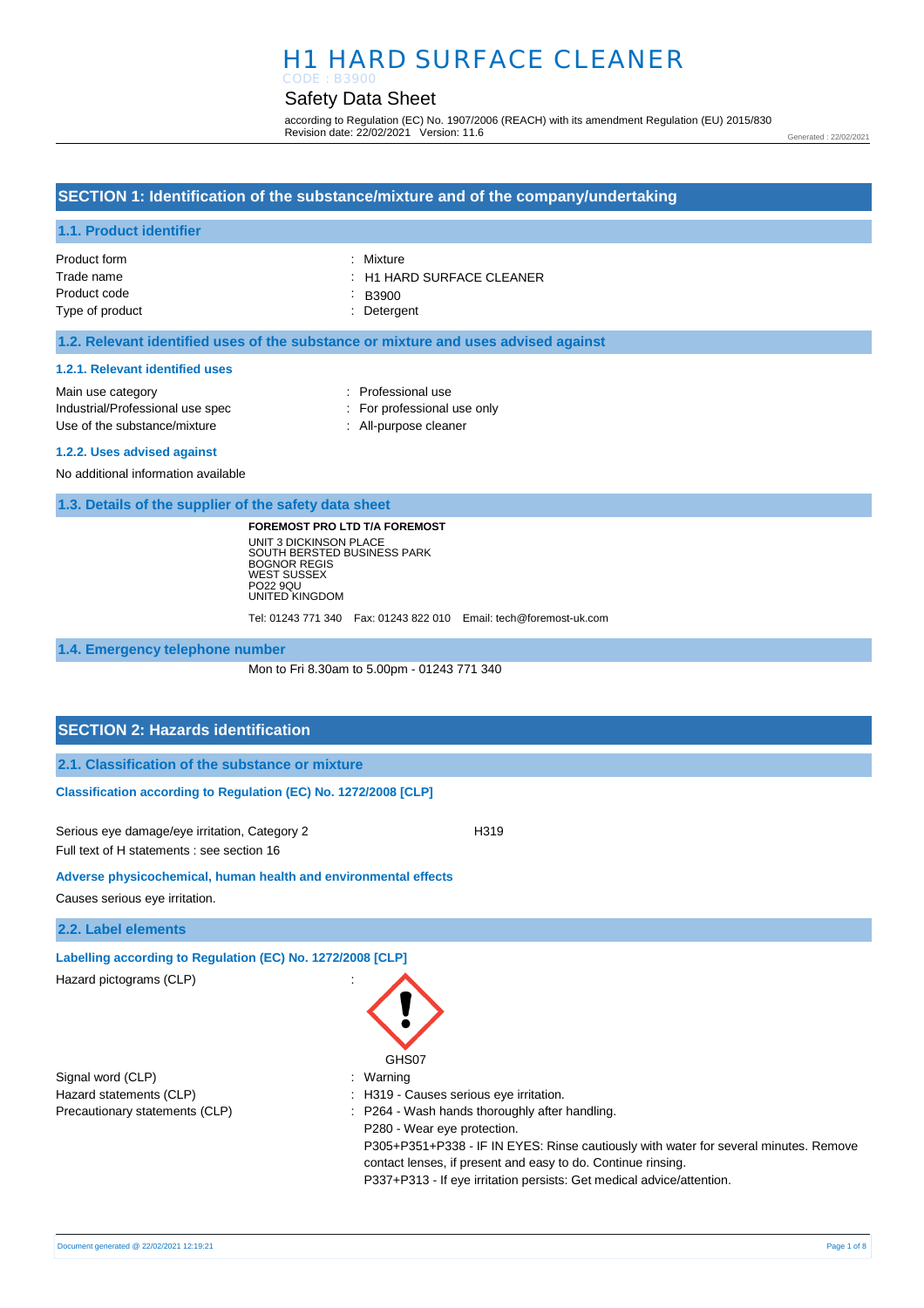# H1 HARD SURFACE CLEANER B3900

# Safety Data Sheet

according to Regulation (EC) No. 1907/2006 (REACH) with its amendment Regulation (EU) 2015/830

### **2.3. Other hazards**

No additional information available

# **SECTION 3: Composition/information on ingredients**

### **3.1. Substances**

#### Not applicable

### **3.2. Mixtures**

| <b>Name</b>                                                  | <b>Product identifier</b>                                                 | $\frac{9}{6}$ | <b>Classification according to</b><br><b>Regulation (EC) No.</b><br>1272/2008 [CLP] |
|--------------------------------------------------------------|---------------------------------------------------------------------------|---------------|-------------------------------------------------------------------------------------|
| Benzenesulphonic acid, C10-13-alkyl derivs., sodium<br>salts | (CAS-No.) 68411-30-3<br>(EC-No.) 270-115-0<br>(REACH-no) 01-2119489428-22 | $1 - 3$       | Acute Tox. 4 (Oral), H302<br>Skin Irrit. 2, H315<br>Eye Dam. 1, H318                |
| N,N-dimethyldecylamine N-oxide                               | (CAS-No.) 2605-79-0<br>(EC-No.) 220-020-5<br>(REACH-no) 01-2119959297-22  | $0.1 - 1$     | Skin Irrit. 2, H315<br>Eye Dam. 1, H318<br>Aquatic Acute 1, H400                    |

Full text of H-statements: see section 16

### **SECTION 4: First aid measures**

# **4.1. Description of first aid measures**

| First-aid measures after inhalation<br>First-aid measures after skin contact<br>First-aid measures after eye contact | : Remove person to fresh air and keep comfortable for breathing.<br>: Wash skin with plenty of water.<br>: Rinse cautiously with water for several minutes. Remove contact lenses, if present and easy<br>to do. Continue rinsing. If eye irritation persists: Get medical advice/attention. |
|----------------------------------------------------------------------------------------------------------------------|----------------------------------------------------------------------------------------------------------------------------------------------------------------------------------------------------------------------------------------------------------------------------------------------|
| First-aid measures after ingestion                                                                                   | : Get immediate medical advice/attention.                                                                                                                                                                                                                                                    |
| 4.2. Most important symptoms and effects, both acute and delayed                                                     |                                                                                                                                                                                                                                                                                              |
| Symptoms/effects after skin contact<br>Symptoms/effects after eye contact<br>Symptoms/effects after ingestion        | : Repeated or prolonged skin contact may cause irritation.<br>: Eve irritation.<br>: May cause gastrointestinal irritation, nausea, vomiting and diarrhoea.                                                                                                                                  |

**4.3. Indication of any immediate medical attention and special treatment needed**

Treat symptomatically.

| <b>SECTION 5: Firefighting measures</b>                                            |                                                                                                                                           |  |  |
|------------------------------------------------------------------------------------|-------------------------------------------------------------------------------------------------------------------------------------------|--|--|
| 5.1. Extinguishing media                                                           |                                                                                                                                           |  |  |
| Suitable extinguishing media                                                       | : Water spray. Dry powder. Foam. Carbon dioxide.                                                                                          |  |  |
| 5.2. Special hazards arising from the substance or mixture                         |                                                                                                                                           |  |  |
| Hazardous decomposition products in case of fire<br>: Toxic fumes may be released. |                                                                                                                                           |  |  |
| 5.3. Advice for firefighters                                                       |                                                                                                                                           |  |  |
| Protection during firefighting                                                     | Do not attempt to take action without suitable protective equipment. Self-contained<br>breathing apparatus. Complete protective clothing. |  |  |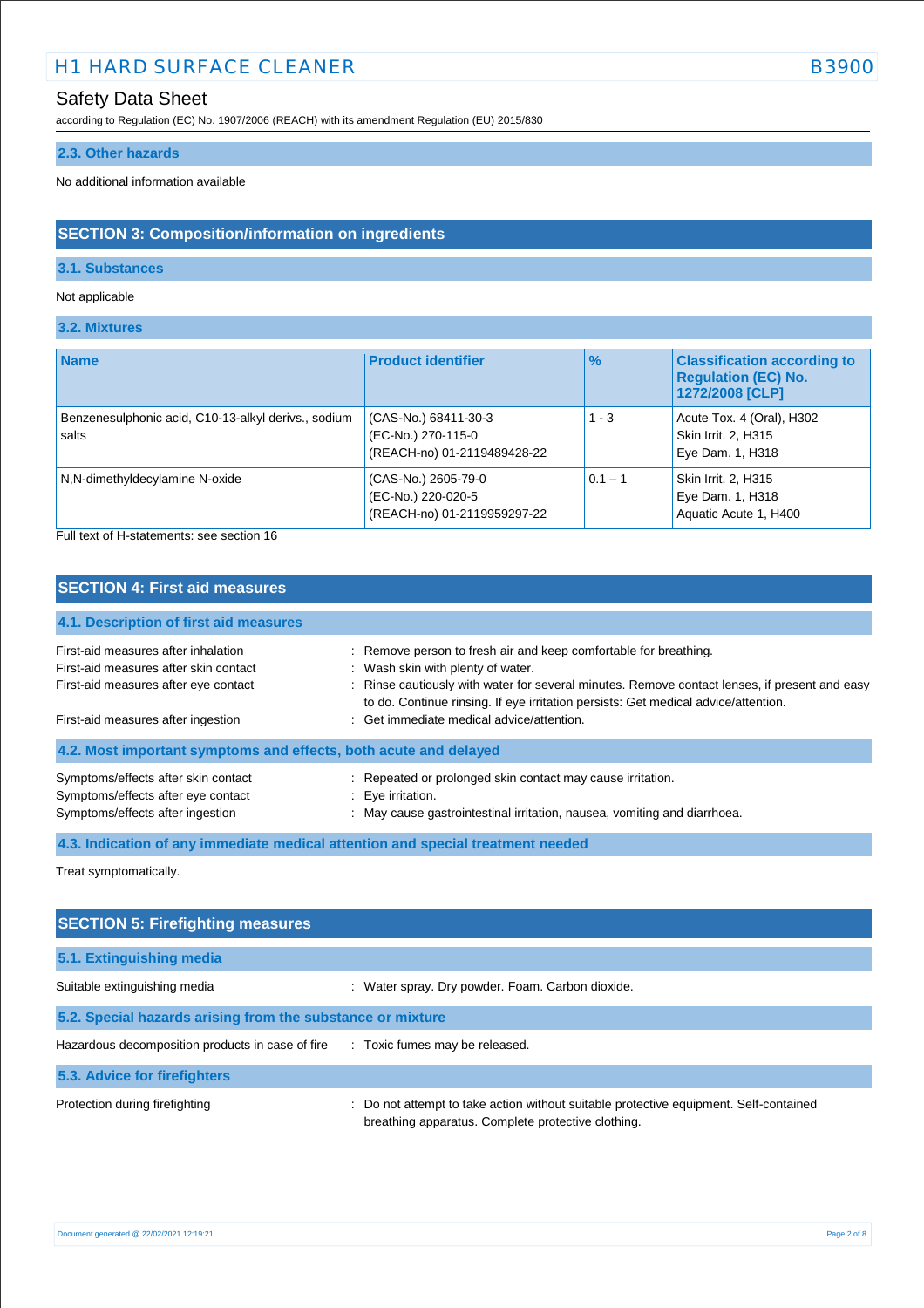according to Regulation (EC) No. 1907/2006 (REACH) with its amendment Regulation (EU) 2015/830

| <b>SECTION 6: Accidental release measures</b>                            |                                                                                                                                                                |  |  |
|--------------------------------------------------------------------------|----------------------------------------------------------------------------------------------------------------------------------------------------------------|--|--|
| 6.1. Personal precautions, protective equipment and emergency procedures |                                                                                                                                                                |  |  |
| 6.1.1. For non-emergency personnel<br>Emergency procedures               | : Ventilate spillage area. Avoid contact with skin and eyes.                                                                                                   |  |  |
| 6.1.2. For emergency responders                                          |                                                                                                                                                                |  |  |
| Protective equipment                                                     | : Do not attempt to take action without suitable protective equipment. For further information<br>refer to section 8: "Exposure controls/personal protection". |  |  |
| <b>6.2. Environmental precautions</b>                                    |                                                                                                                                                                |  |  |
| Avoid release to the environment.                                        |                                                                                                                                                                |  |  |
| 6.3. Methods and material for containment and cleaning up                |                                                                                                                                                                |  |  |
| Methods for cleaning up<br>Other information                             | : Take up liquid spill into absorbent material.<br>: Dispose of materials or solid residues at an authorized site.                                             |  |  |
| 6.4. Reference to other sections                                         |                                                                                                                                                                |  |  |
| For further information refer to section 13.                             |                                                                                                                                                                |  |  |

| <b>SECTION 7: Handling and storage</b>                            |                                                                                                                         |
|-------------------------------------------------------------------|-------------------------------------------------------------------------------------------------------------------------|
| 7.1. Precautions for safe handling                                |                                                                                                                         |
| Precautions for safe handling                                     | : Ensure good ventilation of the work station. Avoid contact with skin and eyes. Wear<br>personal protective equipment. |
| Hygiene measures                                                  | : Do not eat, drink or smoke when using this product. Always wash hands after handling the<br>product.                  |
| 7.2. Conditions for safe storage, including any incompatibilities |                                                                                                                         |

Storage conditions **Storage conditions** : Store in a well-ventilated place. Keep cool.

### **7.3. Specific end use(s)**

No additional information available

# **SECTION 8: Exposure controls/personal protection**

#### **8.1. Control parameters**

### **8.1.1 National occupational exposure and biological limit values**

No additional information available

### **8.1.2. Recommended monitoring procedures**

No additional information available

#### **8.1.3. Air contaminants formed**

No additional information available

#### **8.1.4. DNEL and PNEC**

No additional information available

#### **8.1.5. Control banding**

No additional information available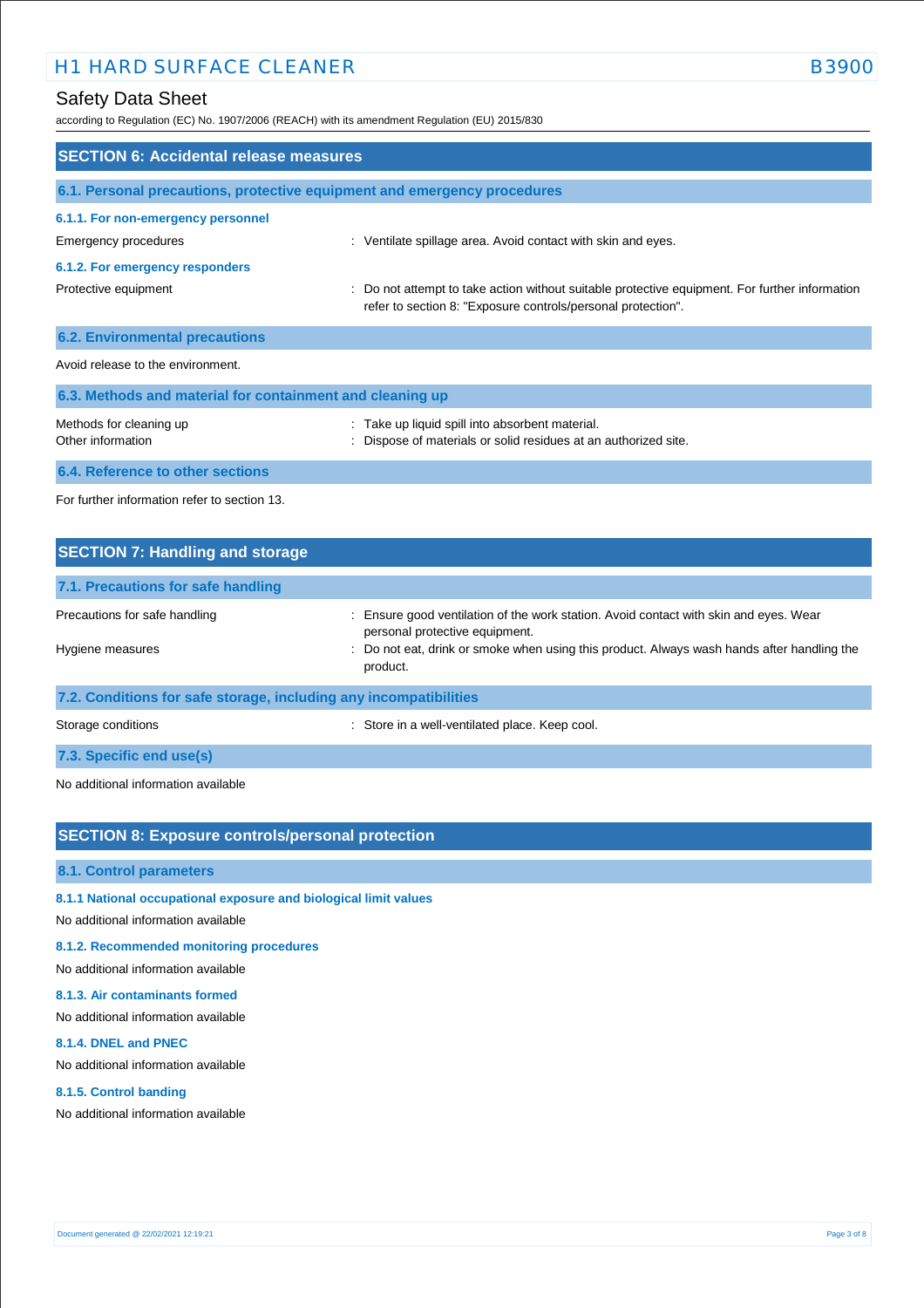according to Regulation (EC) No. 1907/2006 (REACH) with its amendment Regulation (EU) 2015/830

### **8.2. Exposure controls**

#### **8.2.1. Appropriate engineering controls**

#### **Appropriate engineering controls:**

Ensure good ventilation of the work station.

#### **8.2.2. Personal protection equipment**

**Personal protective equipment symbol(s):**



#### **8.2.2.1. Eye and face protection**

#### **Eye protection:**

Safety glasses. EN 166

#### **8.2.2.2. Skin protection**

**Skin and body protection:**

Not required for normal conditions of use

### **Hand protection:**

Chemical resistant gloves (according to European standard EN 374 or equivalent). Nitrile rubber gloves

| Other skin protection<br>Materials for protective clothing: |
|-------------------------------------------------------------|
| Not required for normal conditions of use                   |
|                                                             |

#### **8.2.2.3. Respiratory protection**

| <b>Respiratory protection:</b>            |  |
|-------------------------------------------|--|
| Not required for normal conditions of use |  |

#### **8.2.2.4. Thermal hazards**

No additional information available

#### **8.2.3. Environmental exposure controls**

#### **Environmental exposure controls:**

Avoid release to the environment.

| <b>SECTION 9: Physical and chemical properties</b>         |                     |  |
|------------------------------------------------------------|---------------------|--|
| 9.1. Information on basic physical and chemical properties |                     |  |
| Physical state                                             | $:$ Liquid          |  |
| Appearance                                                 | $:$ Liquid.         |  |
| Colour                                                     | $:$ Blue.           |  |
| Odour                                                      | $:$ sharp.          |  |
| Odour threshold                                            | : No data available |  |
| рH                                                         | : 11.4              |  |
| Relative evaporation rate (butylacetate=1)                 | : No data available |  |
| Melting point                                              | : Not applicable    |  |
| Freezing point                                             | : No data available |  |
| Boiling point                                              | : $\geq 100$ °C     |  |
| Flash point                                                | : No data available |  |

Document generated @ 22/02/2021 12:19:21 Page 4 of 8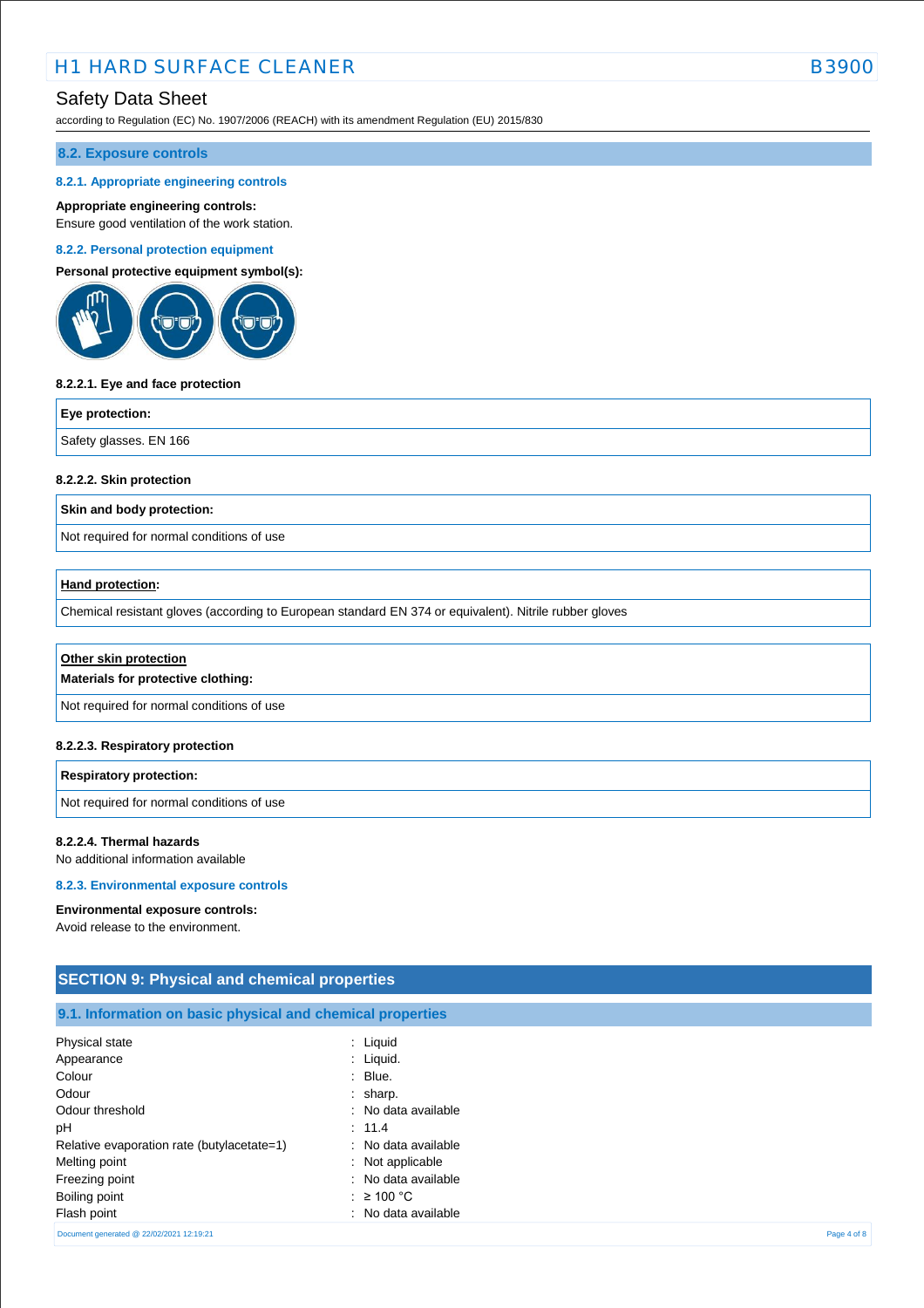according to Regulation (EC) No. 1907/2006 (REACH) with its amendment Regulation (EU) 2015/830

| Auto-ignition temperature                       | : No data available |
|-------------------------------------------------|---------------------|
| Decomposition temperature                       | : No data available |
| Flammability (solid, gas)                       | Not applicable      |
| Vapour pressure                                 | : No data available |
| Relative vapour density at 20 °C                | : No data available |
| Relative density                                | 1.012               |
| Solubility                                      | : Soluble in water. |
| Partition coefficient n-octanol/water (Log Pow) | No data available   |
| Viscosity, kinematic                            | No data available   |
| Viscosity, dynamic                              | : No data available |
| Explosive properties                            | : No data available |
| Oxidising properties                            | No data available   |
| <b>Explosive limits</b>                         | No data available   |
|                                                 |                     |

### **9.2. Other information**

No additional information available

| <b>SECTION 10: Stability and reactivity</b> |  |
|---------------------------------------------|--|
|---------------------------------------------|--|

### **10.1. Reactivity**

The product is non-reactive under normal conditions of use, storage and transport.

**10.2. Chemical stability**

Stable under normal conditions.

**10.3. Possibility of hazardous reactions**

No dangerous reactions known under normal conditions of use.

**10.4. Conditions to avoid**

None under recommended storage and handling conditions (see section 7).

**10.5. Incompatible materials**

None under normal use.

**10.6. Hazardous decomposition products**

Under normal conditions of storage and use, hazardous decomposition products should not be produced.

| <b>SECTION 11: Toxicological information</b> |                                              |             |  |
|----------------------------------------------|----------------------------------------------|-------------|--|
| 11.1 Information on toxicological effects    |                                              |             |  |
| Acute toxicity (oral)                        | : Not classified                             |             |  |
| Acute toxicity (dermal)                      | : Not classified                             |             |  |
| Acute toxicity (inhalation)                  | : Not classified                             |             |  |
| Skin corrosion/irritation                    | : Not classified<br>pH: 11.4                 |             |  |
| Serious eye damage/irritation                | : Causes serious eye irritation.<br>pH: 11.4 |             |  |
| Respiratory or skin sensitisation            | : Not classified                             |             |  |
| Germ cell mutagenicity                       | : Not classified                             |             |  |
| Carcinogenicity                              | : Not classified                             |             |  |
| Reproductive toxicity                        | : Not classified                             |             |  |
| STOT-single exposure                         | : Not classified                             |             |  |
| STOT-repeated exposure                       | : Not classified                             |             |  |
| Document generated @ 22/02/2021 12:19:21     |                                              | Page 5 of 8 |  |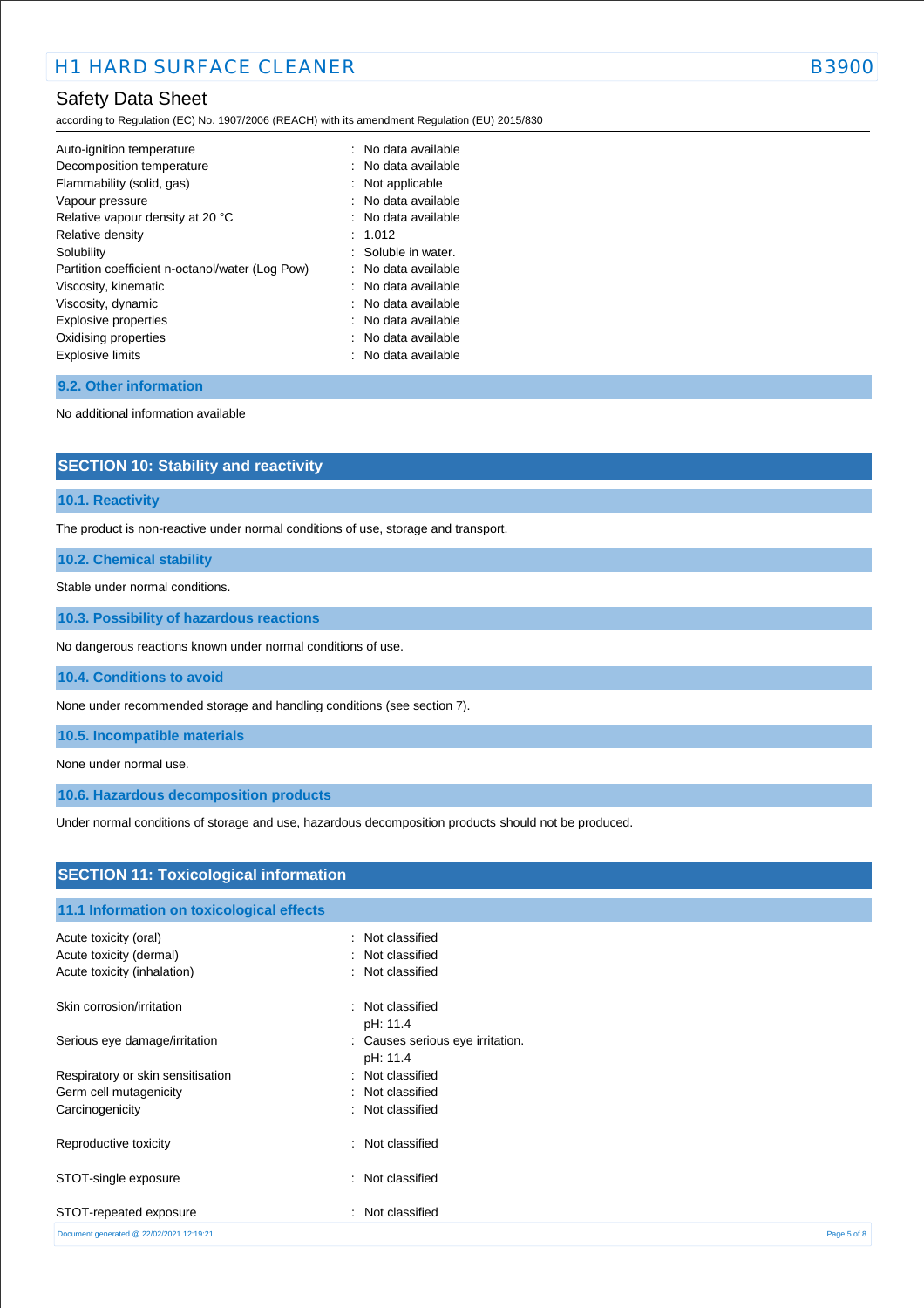# H1 HARD SURFACE CLEANER B3900

# Safety Data Sheet

according to Regulation (EC) No. 1907/2006 (REACH) with its amendment Regulation (EU) 2015/830

Aspiration hazard **in the set of the set of the set of the set of the set of the set of the set of the set of the set of the set of the set of the set of the set of the set of the set of the set of the set of the set of th** 

| <b>SECTION 12: Ecological information</b>                              |                                                                                                                          |  |  |  |
|------------------------------------------------------------------------|--------------------------------------------------------------------------------------------------------------------------|--|--|--|
| 12.1. Toxicity                                                         |                                                                                                                          |  |  |  |
| Ecology - general                                                      | The product is not considered harmful to aquatic organisms nor to cause long-term adverse<br>effects in the environment. |  |  |  |
| Hazardous to the aquatic environment, short-term<br>(acute)            | : Not classified                                                                                                         |  |  |  |
| Hazardous to the aquatic environment, long-term<br>(chronic)           | : Not classified                                                                                                         |  |  |  |
| Benzenesulphonic acid, C10-13-alkyl derivs., sodium salts (68411-30-3) |                                                                                                                          |  |  |  |
| LC50 - Fish [1]                                                        | $1.67$ mg/l                                                                                                              |  |  |  |
| EC50 - Other aquatic organisms [1]                                     | 2.9 mg/l waterflea                                                                                                       |  |  |  |
| EC50 - Other aquatic organisms [2]                                     | 127.9 mg/l                                                                                                               |  |  |  |
| 12.2. Persistence and degradability                                    |                                                                                                                          |  |  |  |
| No additional information available                                    |                                                                                                                          |  |  |  |
| 12.3. Bioaccumulative potential                                        |                                                                                                                          |  |  |  |
| Benzenesulphonic acid, C10-13-alkyl derivs., sodium salts (68411-30-3) |                                                                                                                          |  |  |  |

| Partition coefficient n-octanol/water (Log Pow) | 3.32 |  |
|-------------------------------------------------|------|--|
|                                                 |      |  |
| N.N-dimethyldecylamine N-oxide (2605-79-0)      |      |  |
| Partition coefficient n-octanol/water (Log Pow) | 3.69 |  |

**12.4. Mobility in soil**

No additional information available

**12.5. Results of PBT and vPvB assessment**

No additional information available

**12.6. Other adverse effects**

No additional information available

# **SECTION 13: Disposal considerations**

**13.1. Waste treatment methods**

Waste treatment methods : Dispose of contents/container in accordance with licensed collector's sorting instructions.

# **SECTION 14: Transport information**

In accordance with ADR / IMDG / IATA

# **14.1 UN number**

UN-No. (IMDG) : Not applicable

UN-No. (ADR) : Not applicable

Document generated @ 22/02/2021 12:19:21 Page 6 of 8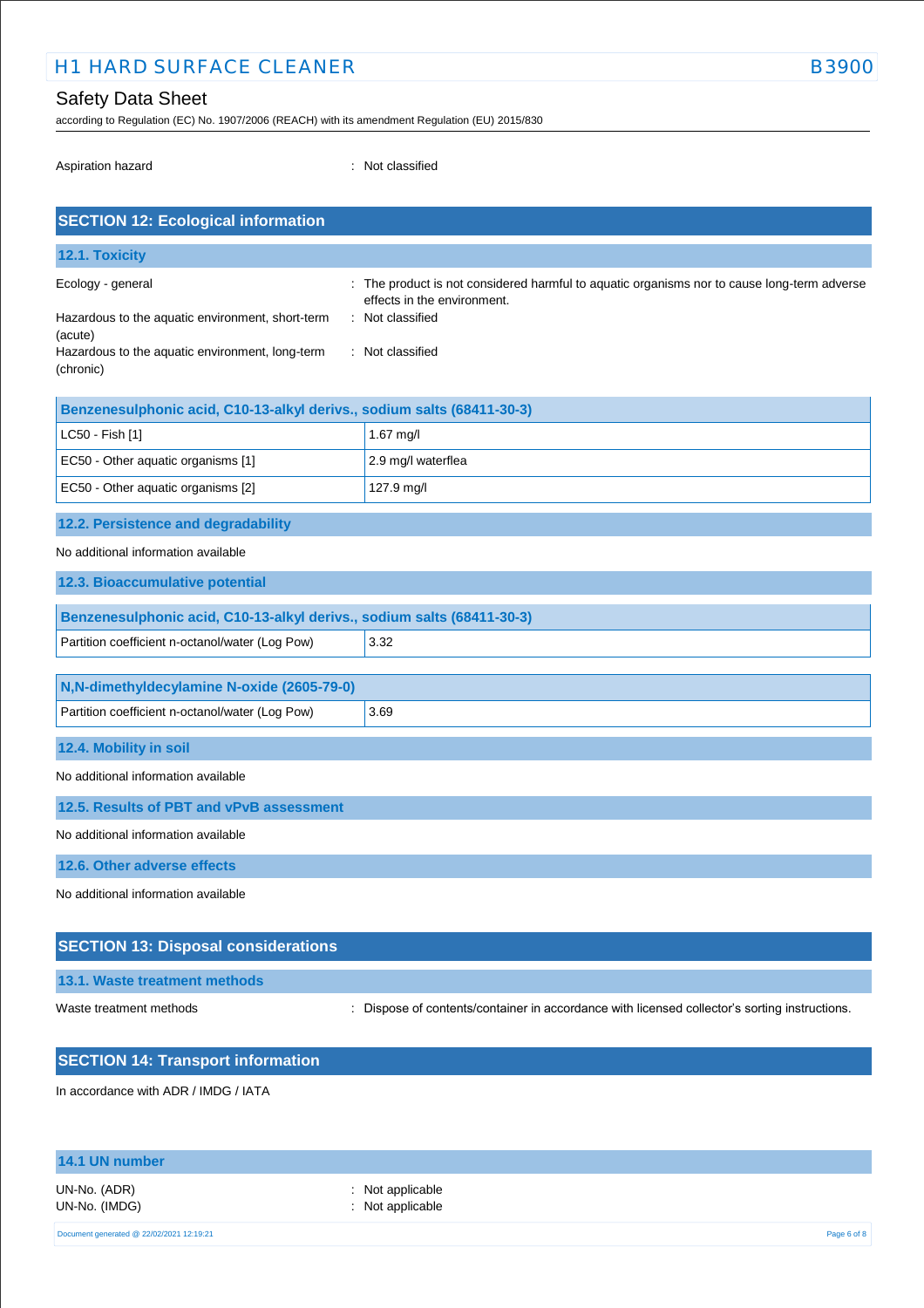according to Regulation (EC) No. 1907/2006 (REACH) with its amendment Regulation (EU) 2015/830

| UN-No. (IATA)                                                                                                                                          | : Not applicable                                         |
|--------------------------------------------------------------------------------------------------------------------------------------------------------|----------------------------------------------------------|
| 14.2. UN proper shipping name                                                                                                                          |                                                          |
| Proper Shipping Name (ADR)<br>Proper Shipping Name (IMDG)<br>Proper Shipping Name (IATA)                                                               | Not applicable<br>: Not applicable<br>: Not applicable   |
| 14.3. Transport hazard class(es)                                                                                                                       |                                                          |
| <b>ADR</b><br>Transport hazard class(es) (ADR)<br><b>IMDG</b><br>Transport hazard class(es) (IMDG)<br><b>IATA</b><br>Transport hazard class(es) (IATA) | : Not applicable<br>: Not applicable<br>: Not applicable |
| 14.4. Packing group                                                                                                                                    |                                                          |
| Packing group (ADR)<br>Packing group (IMDG)<br>Packing group (IATA)                                                                                    | Not applicable<br>Not applicable<br>: Not applicable     |
| <b>14.5. Environmental hazards</b>                                                                                                                     |                                                          |
| Dangerous for the environment<br>Marine pollutant<br>Other information                                                                                 | : No<br>: No<br>: No supplementary information available |
| 14.6. Special precautions for user                                                                                                                     |                                                          |
| <b>Overland transport</b><br>No data available<br><b>Transport by sea</b>                                                                              |                                                          |
| No data available                                                                                                                                      |                                                          |

**Air transport**

No data available

**14.7. Transport in bulk according to Annex II of Marpol and the IBC Code**

Not applicable

# **SECTION 15: Regulatory information**

**15.1. Safety, health and environmental regulations/legislation specific for the substance or mixture**

# **15.1.1. EU-Regulations**

Contains no REACH substances with Annex XVII restrictions

Contains no substance on the REACH candidate list

Contains no REACH Annex XIV substances

Contains no substance subject to Regulation (EU) No 649/2012 of the European Parliament and of the Council of 4 July 2012 concerning the export and import of hazardous chemicals.

Contains no substance subject to Regulation (EU) No 2019/1021 of the European Parliament and of the Council of 20 June 2019 on persistent organic pollutants

| Detergent Regulation (648/2004/EC): Labelling of contents: |               |  |
|------------------------------------------------------------|---------------|--|
| <b>Component</b>                                           | $\frac{9}{6}$ |  |
| anionic surfactants, non-ionic surfactants                 | $< 5\%$       |  |
| perfumes                                                   |               |  |